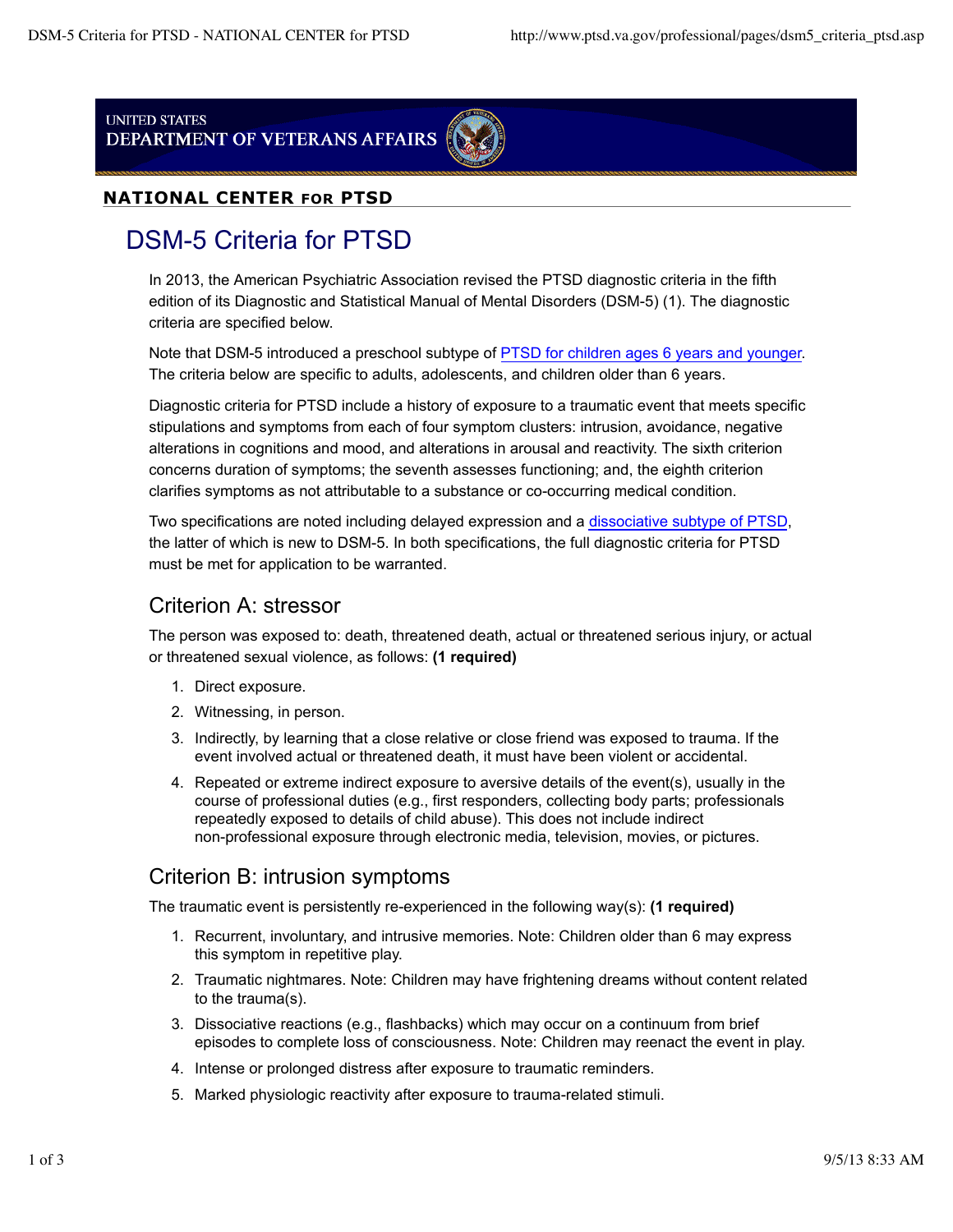## Criterion C: avoidance

Persistent effortful avoidance of distressing trauma-related stimuli after the event: **(1 required)**

- 1. Trauma-related thoughts or feelings.
- 2. Trauma-related external reminders (e.g., people, places, conversations, activities, objects, or situations).

## Criterion D: negative alterations in cognitions and mood

Negative alterations in cognitions and mood that began or worsened after the traumatic event: **(2 required)**

- 1. Inability to recall key features of the traumatic event (usually dissociative amnesia; not due to head injury, alcohol or drugs).
- 2. Persistent (and often distorted) negative beliefs and expectations about oneself or the world (e.g., "I am bad," "The world is completely dangerous.").
- 3. Persistent distorted blame of self or others for causing the traumatic event or for resulting consequences.
- 4. Persistent negative trauma-related emotions (e.g., fear, horror, anger, guilt or shame).
- 5. Markedly diminished interest in (pre-traumatic) significant activities.
- 6. Feeling alienated from others (e.g., detachment or estrangement).
- 7. Constricted affect: persistent inability to experience positive emotions.

# Criterion E: alterations in arousal and reactivity

Trauma-related alterations in arousal and reactivity that began or worsened after the traumatic event: **(2 required)**

- 1. Irritable or aggressive behavior.
- 2. Self-destructive or reckless behavior.
- 3. Hypervigilance.
- 4. Exaggerated startle response.
- 5. Problems in concentration.
- 6. Sleep disturbance.

#### Criterion F: duration

Persistence of symptoms (in Criteria B, C, D and E) for more than one month.

#### Criterion G: functional significance

Significant symptom-related distress or functional impairment (e.g., social, occupational).

#### Criterion H: exclusion

Disturbance is not due to medication, substance use, or other illness.

#### *Specify if*: With dissociative symptoms.

In addition to meeting criteria for diagnosis, an individual experiences high levels of either of the following in reaction to trauma-related stimuli: